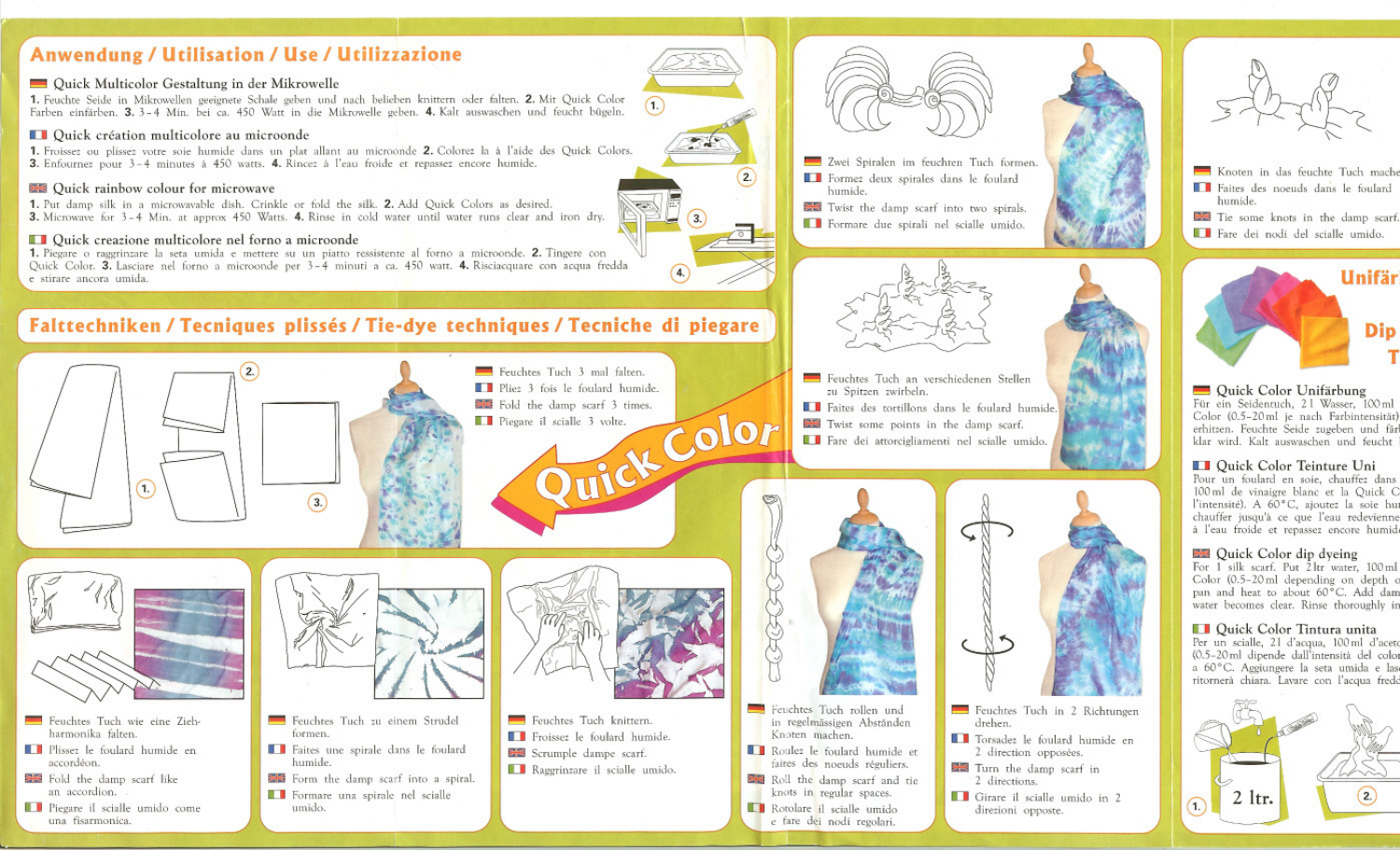### / Utilisation / Use / Utilizzazione

### r Gestaltung in der Mikrowelle

rowellen geeignete Schale geben und nach belieben knittern oder falten. 2. Mit Quick Color 4 Min. bei ca. 450 Watt in die Mikrowelle geben. 4. Kalt auswaschen und feucht bügeln.

### multicolore au microonde

stre soie humide dans un plat allant au microonde 2. Colorez la à l'aide des Quick Colors. minutes à 450 watts. 4. Rincez à l'eau froide et repassez encore humide.

### olour for microwave

microwayable dish. Crinkle or fold the silk. 2. Add Quick Colors as desired. Min. at approx 450 Watts. 4. Rinse in cold water until water runs clear and iron dry.

#### multicolore nel forno a microonde

la seta umida e mettere su un piatto ressistente al forno a microonde. 2. Tingere con e nel forno a microonde per 3-4 minuti a ca. 450 watt. 4. Risciacquare con acqua fredda

### n / Tecniques plissés / Tie-dye techniques / Tecniche di piegare





- Feuchtes Tuch in 2 Richtungen
	- **El Torsadez** le foulard humide en 2 direction opposées.
	- Turn the damp scarf in 2 directions.
	- **Cirare** il scialle umido in 2 direzioni opposte.



- Knoten in das feuchte Tuch machen. Faites des noeuds dans le foulard humide.
- Tie some knots in the damp scarf. Fare dei nodi del scialle umido.



### Ouick Color Unifärbung

Für ein Seidentuch, 21 Wasser, 100ml weissen Essig und Quick Color (0.5-20 ml je nach Farbintensität) im Topf auf ca. 60°C erhitzen. Feuchte Seide zugeben und färben bis das Wasser wieder klar wird. Kalt auswaschen und feucht bügeln.

### **DE Ouick Color Teinture Uni**

Pour un foulard en soie, chauffez dans un récipient, 21 d'eau, 100 ml de vinaigre blanc et la Quick Color (0,5-20 ml selon l'intensité). A 60°C, ajoutez la soie humide et continuer de chauffer jusqu'à ce que l'eau redevienne transparente. Rincez à l'eau froide et repassez encore humide.

### 图 Ouick Color dip dyeing

For 1 silk scarf. Put 2 ltr water, 100 ml spirit vinegar and Quick Color (0.5-20 ml depending on depth of colour required) in a pan and heat to about 60°C. Add damp scarf and dye until the water becomes clear. Rinse thoroughly in cold water and iron dry.

### **DE Ouick Color Tintura unita**

Per un scialle, 21 d'acqua, 100 ml d'aceto bianco e Quick Color (0.5-20 ml dipende dall'intensità del colore) mettere in una pentola a 60°C. Aggiungere la seta umida e lasciare tingere finché l'acqua ritornerà chiara. Lavare con l'acqua fredda e stirare ancora umida.

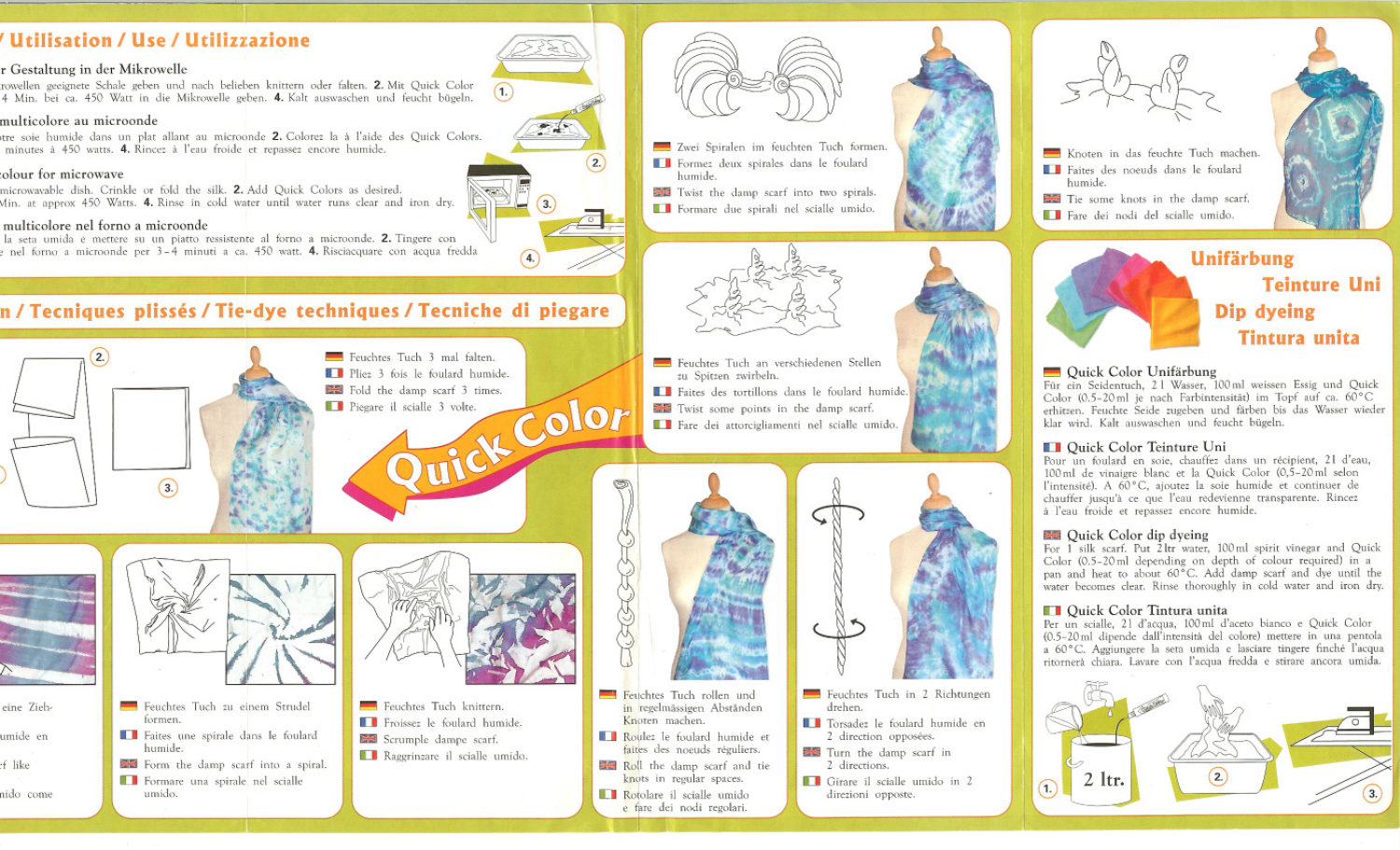

# QUICK COLOR **MICROWAVE DYES**

# *SO QUICK AND EASY YOU WONT BELIEVE IT!*

# *1. DAMP YOUR SILK*

# *2. SCRUNCH OR FOLD THE SILK*

# *3. PLACE IN A MICROWAVABLE DISH*

4. *ADD QUICK COLOURS AS DESIRED*

# *5. MICROWAVE 4-5 MINUTES AT APPROX, 450WATTS\**

# *6. RINSE IN COLD WATER UNTIL WATER RUNS CLEAR AND IRON DRY*

*ARTY'S TIPS: Choose your Quick Colours carefully, opting for colours that you know will harmonise well. Remember that if you choose two colours, they will create a third colour on your silk!* 

*Spiral your silk! Lay wet silk out flat, take the handle of a wooden spoon and place upright in centre of silk. Twist handle, spiralling silk as you go. Encourage silk to lay in folds around the spiralled centre. When all silk is twisted, carefully remove spoon handle. Apply Quick Color, being especially careful to put plenty of dye around the spiralled centre of the*